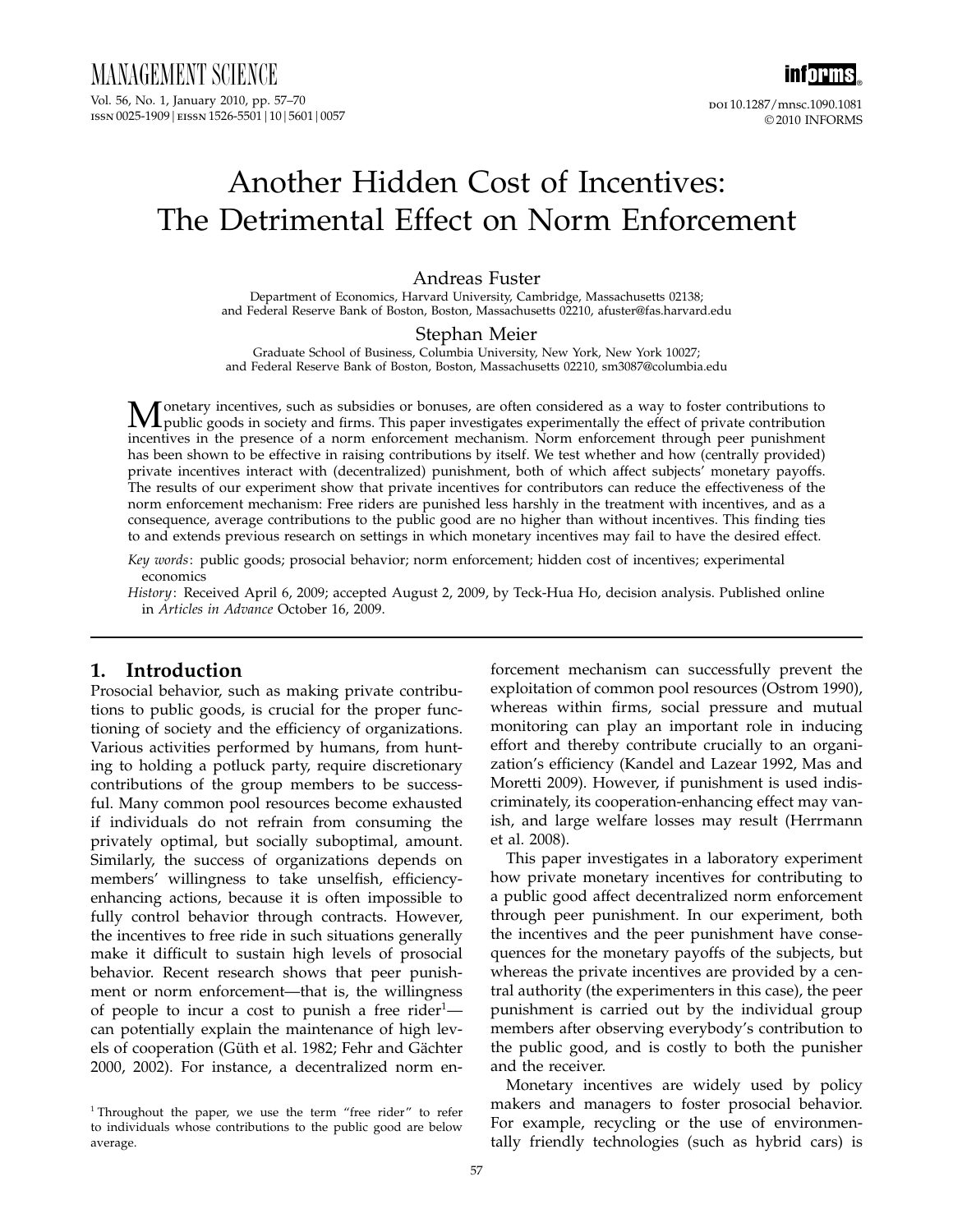often subsidized. Within organizations, teamwork, contributions to the work atmosphere, and extra-role behavior are often encouraged with private monetary incentives such as bonuses, awards, or promotions. Offering private incentives to behave prosocially reduces the cost of prosocial behavior for contributors, and this has been found to be effective in raising contributions in a number of situations, as standard economics would predict.<sup>2</sup> However, a growing body of evidence in psychology (for a survey, see Deci et al. 1999) and economics (for surveys, see Frey and Jegen 2001, Bowles 2008) finds that monetary incentives can crowd out individuals' willingness to behave prosocially, leading to a direct detrimental effect of monetary incentives. Our paper focuses instead on the question of whether private monetary incentives, such as bonuses for extra-role behavior in a firm, can have an indirect effect on the level of prosocial behavior by affecting the functioning of a norm enforcement mechanism.

How private monetary incentives affect overall prosocial behavior in a setting where norm enforcement is important depends on how the incentives affect two crucial factors of norm enforcement: the propensity of prosocial individuals to inflict costly punishment on free riders, and the reaction of free riders to such punishment. If the incentives do not influence those factors, the effects of the incentives and of norm enforcement will be additive and a combination of the two should be most successful in fostering high levels of prosocial behavior. However, as we will argue below, monetary incentives can dampen the effectiveness of the norm enforcement mechanism, leading to less punishment and, as a consequence, lower contribution rates—even with an additional incentive in place.

How could monetary incentives negatively influence the two factors of a successful norm enforcement mechanism? First, norm enforcement mechanisms depend on the willingness of some individuals to punish free riders. It seems that high contributors are motivated to punish free riders because doing so allows them to vent their anger and express disapproval (Bosman and van Winden 2002, Fehr and Gächter 2002, Xiao and Houser 2005, Ben-Shakar et al. 2007, Hopfensitz and Reuben 2009), and that they derive satisfaction from the act of punishing norm violations (de Quervain et al. 2004). An extra incentive for a prosocial individual can potentially mitigate his anger, because the advantage of free riding is reduced by the incentive reward. For example, in the

absence of private incentives to exert effort that benefits the firm (and therefore, directly or indirectly, all its employees), hard-working employees may feel angry when observing free riders who receive the same salary, leading to norm enforcement efforts. However, if employees are rewarded for hard work and extra-role behavior, their willingness to punish may be reduced, because they receive something that free riders do not.

Second, a successful punishment mechanism also relies on free riders adapting their behavior in response to punishment. For instance, employees who do not contribute their "fair share" to the public goods in a firm may feel compelled to increase their contributions after being sanctioned by their peers. However, in the presence of private incentives for contributors, free riders may not feel guilty for not contributing, and perceive punishment as unjustified, because they already forgo the additional incentive. As a result, free riders may not increase their contributions after punishment as much as when no private incentives are in place. Thus, if private monetary incentives dampen one or both of the factors that together sustain prosocial behavior over time, the norm enforcement mechanism may not be as effective as when no private incentives are present, and this may lead to lower overall prosocial behavior.

In our experiment, participants play two six-period public good games in groups of four: one without and one with a punishment opportunity. The baseline treatment, which is closely based on earlier experiments in the literature, works as follows: In every period, each group member decides how much of his endowment to contribute to a "group project." Payoffs are such that it is in every individual's best interest not to contribute, even though the group as a whole is best off if everybody contributes their full endowment. In the game with the punishment opportunity, participants can in each period assign "deduction points" to the other group members after seeing their contributions; these points have a monetary cost to the sender, but an even larger cost to the receiver. In the treatment that is novel to this paper, we add a private monetary contribution incentive to this setting: For each unit a participant contributes to the group project, he receives a "lottery ticket" with a relatively substantial expected value (though it is still in his private interest not to contribute).

The results show that the presence of this private incentive can indeed negatively affect both factors of the norm enforcement mechanism. First, offering salient monetary incentives proportional to contributions leads to less severe punishment of free riders by the other members of their group. In the setting with monetary incentives, deviations from the group average are punished less harshly than in a setting

<sup>2</sup> For example, tax deductions have been shown to increase charitable giving (Auten et al. 2002), and in experimental studies, peoples' giving behavior reacts consistently to changes in prices (Andreoni and Miller 2002, Fisman et al. 2007).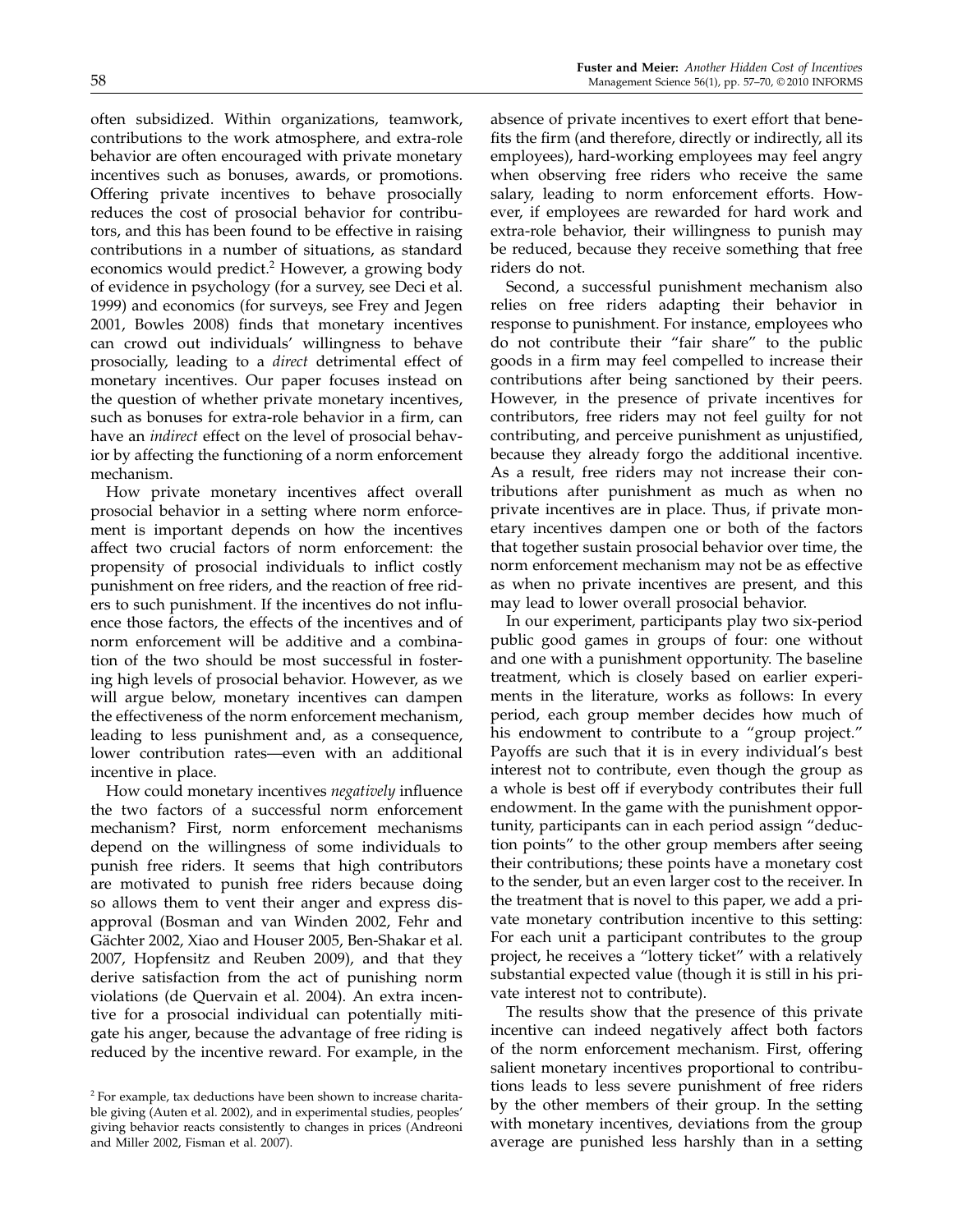where no monetary incentives are offered. Second, punishment has less influence on free riders' behavior when monetary incentives for contributors are in place. For each punishment point received, free riders increase their subsequent contribution by less when monetary incentives are offered than when no incentives are offered. As a result of the negative reactions of both factors to incentives, prosocial behavior is not increased by the nontrivial incentive we provide even though the incentive increases contributions substantially in the absence of norm enforcement.

These findings indicate that policy makers and managers should be careful in using private incentives to foster prosocial behavior in settings where norm enforcement and social pressure are important. We therefore contribute to the discussion about possible "hidden costs" of incentives (Lepper and Greene 1978). A number of empirical studies find negative effects of incentives on individuals' prosocial behavior (for example, Frey and Oberholzer-Gee 1997; Gneezy and Rustichini 2000a, b; Mellström and Johannesson 2008), and a variety of potential channels have been suggested to explain such detrimental effects of incentives. Extrinsic incentives might destroy intrinsic motivations to behave prosocially (Deci 1975, Frey 1997), reduce trust in a principal-agent relationship (Fehr and Falk 2002, Fehr and List 2004, Falk and Kosfeld 2006), or shift an individual's decision frame from a social to a monetary frame, suggesting that selfish behavior is acceptable or even appropriate (Gneezy and Rustichini 2000a, Heyman and Ariely 2004). Recent theories and experimental evidence additionally suggest that monetary incentives negatively affect individuals' image motivation in situations where their contribution to the public good is visible to others (Benabou and Tirole 2006, Ellingsen and Johannesson 2008, Ariely et al. 2009).

All these studies suggest potential direct channels through which incentives can have detrimental effects on prosocial behavior. The contribution of our experiment, on the other hand, is to demonstrate the possible importance of an indirect channel: Private incentives may lead to less effective norm enforcement, which in turn may eliminate the positive effect of incentives on prosocial behavior. Meanwhile, the incentives do have a positive effect on contributions in the part of our experiment where the norm enforcement mechanism is not available. This means that the direct channels through which incentives may reduce prosocial behavior do not appear to be present in our laboratory setting, or that the incentives are large enough for a possible negative direct effect to get swamped by the positive "price effect" predicted by standard economics. Indeed, most previous studies find that only small incentives can have a negative

net effect on prosocial behavior (Gneezy 2003). The indirect channel identified in the punishment condition of our experiment, however, can lead to a negative net effect even for private incentives of relatively substantial size, which further enhances the potential practical importance of our findings.

In summary, the results of our experiment show that centrally provided monetary incentives, which may have a strong positive effect in settings without decentralized norm enforcement, can have a weak or even negative effect on prosocial behavior when norm enforcement is important and, by itself, powerful. Having said that, it is not clear in our setting that the presence of incentives does not increase welfare, even though contributions are not increased—after all, if a similar level of prosocial behavior can be achieved with less (socially wasteful) norm enforcement, this is welfare enhancing. In our experiment, overall welfare is unaffected by the incentives, because the reduction in punishment they produce is offset by the cost of providing them. More generally, although norm enforcement is costly in the short run, in the long run it is mainly the threat of punishment that maintains high levels of contributions, whereas providing incentives continues to be costly. Therefore, whether the introduction of private incentives for prosocial behavior is desirable for a policy maker or manager will depend on the weights she assigns to contributions versus norm enforcement costs, on the cost of providing incentives, and on the horizon over which the policy is considered.

The remainder of this paper is structured as follows: In §2, we describe our experimental design and its two treatments, the baseline treatment and the incentive treatment. Section 3 discusses our behavioral hypotheses, namely, the various ways in which the presence of incentives could influence the different aspects of the norm enforcement mechanism. Section 4 then presents the results from our experiment, and §5 discusses these further. Finally, in §6, we briefly conclude and suggest topics for further research.

# 2. Experimental Design

Our experiment consists of a linear public good game (also known as "voluntary contribution mechanism") with two treatments comprising two parts each (see Table 1). In the baseline treatment (BT), subjects participate in two six-period public good games with and without punishment opportunity. In the incentive treatment (IT), a private monetary incentive is added to the BT.

## 2.1. The Baseline Treatment (BT)

Our baseline treatment closely follows Fehr and Gächter (2002), except that we use a "partner" design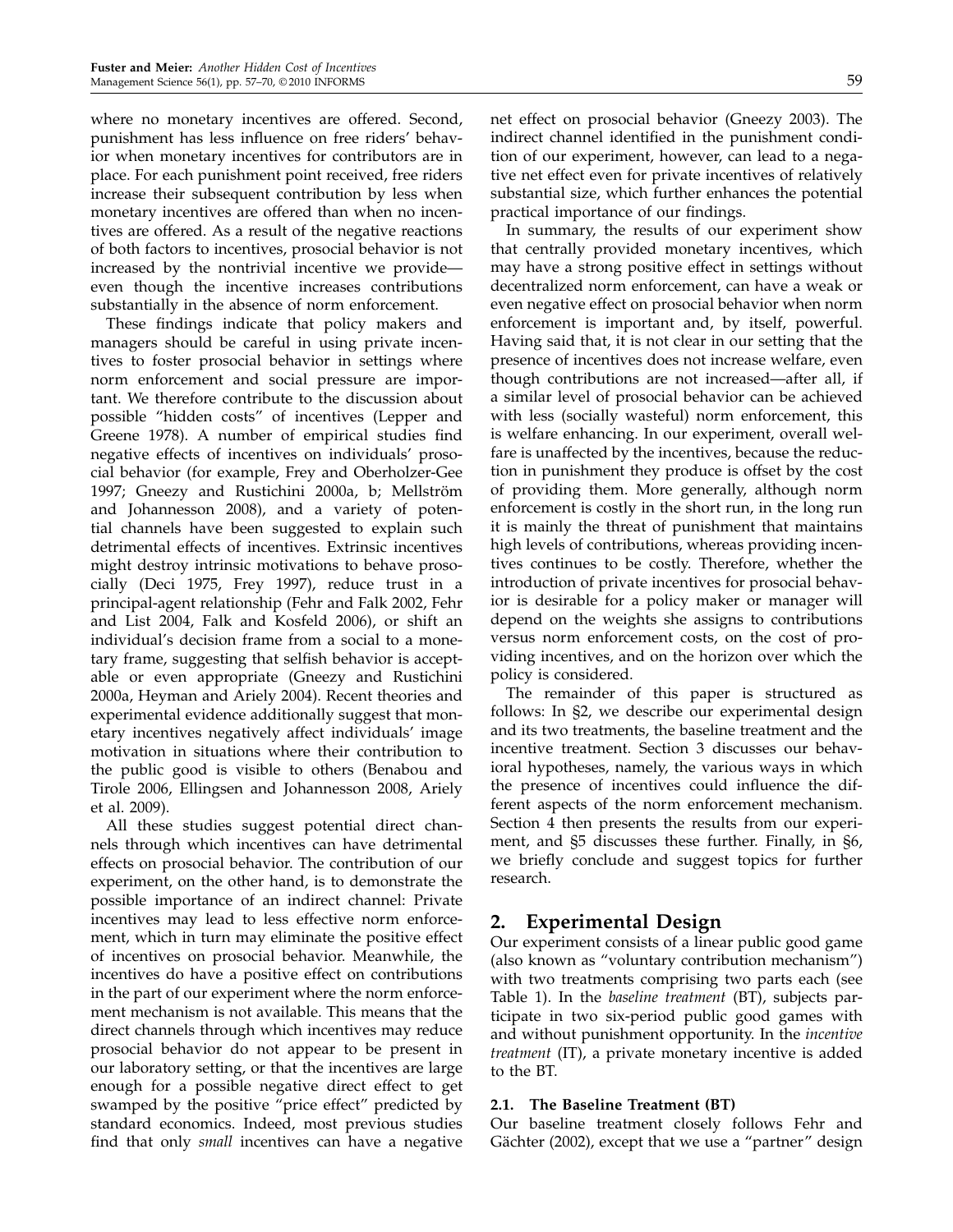Table 1 Treatments

|                                     | Baseline treatment<br>(without private)<br>incentives) | Incentive treatment<br>(with private<br>incentives) |
|-------------------------------------|--------------------------------------------------------|-----------------------------------------------------|
| Without punishment<br>(six periods) | 15 groups of size 4                                    | 19 groups of size 4                                 |
| With punishment<br>(six periods)    | 15 groups of size 4                                    | 19 groups of size 4                                 |

(meaning that groups remain fixed within each game) instead of their "stranger" design (meaning that groups are reshuffled after each period). We chose to do so because repeated interaction with the same group members is arguably more realistic for most real-world applications. Participants first play six periods of a public good game in fixed groups of four. In each period, each group member  $i \in \{1, 2, 3, 4\}$  receives an endowment of 20 experimental currency units (ECU) and can contribute an integer  $g_i$  ( $0 \le g_i \le 20$ ) to a public good (referred to as a group project). All group members decide simultaneously on their  $g_i$  in a period. The monetary payoff of each individual i from the group project in a period is given by

$$
\pi_i = 20 - g_i + a \sum_{j=1}^{4} g_j,
$$
 (1)

where *a* is the marginal per-capita return (MPCR) from a contribution to the public good. In this experiment, as in Fehr and Gächter (2000, 2002) and many subsequent papers in this literature,  $a$  is set to equal 0.4. Hence, the private cost to an individual of contributing 1 ECU to the public good is 0.6 ECU, whereas the total benefit to his fellow group members is 1.2 ECU. This means that not contributing at all  $(g<sub>i</sub> = 0)$  is the dominant action for each group member  $i$  in the stage game, whereas the total group payoff  $(\sum_{i=1}^{4} \pi_i)$  is maximized if all group members contribute their full endowment ( $g_i = 20$ ).

After six periods without punishment, participants are rematched into new groups and play another six-period public good game with the same parameter values as in the first six periods, but with a peer punishment mechanism.<sup>3</sup> In each period, participants now receive an additional endowment of 10 ECU. $4$  After participants make their contribution decision  $g_i$ , they are informed about the contribution of each other group member  $j \neq i$ , and are allowed to assign punishment points,  $p_{ij}$  ( $0 \leq p_{ij} \leq 10$ ), to the other group members.<sup>5</sup> The punishment points (neutrally labeled deduction points in the instructions) are costly to both the sender and the receiver. Each punishment point costs 1 ECU to the sender and 3 ECU to the receiver. However, the payoff-effective punishment costs imposed by the other group members on subject *i*,  $C_i$ , cannot exceed the first-stage payoff,  $\pi_i$ .  $C_i$  is therefore given by  $C_i = \min(3\sum_{j\neq i} p_{ji}, \pi_i)$ . The overall payoff of subject  $i$  in a period of the public good game with punishment is then given by

$$
\hat{\pi}_i = 10 + \pi_i - C_i - \sum_{j \neq i} p_{ij}.
$$
 (2)

#### 2.2. The Incentive Treatment (IT)

The incentive treatment is identical to the baseline treatment, except that the subjects are now given a private monetary incentive to contribute to the public good. To make the private incentive salient, participants receive a (virtual) "lottery ticket" for each ECU that they contribute to the public good. Each lottery ticket gives a 1% chance of winning an additional 20 ECU at the end of the experiment, so it has an expected value of  $0.2$  ECU. $<sup>6</sup>$  For example, if a partici-</sup> pant contributes 10 ECU to the public good, he or she will, in expectation, win 2 ECU. Thus, the expected private monetary payoff in the IT is increased by  $0.2g_i$ compared with the payoffs in the BT. This incentive is in place for both parts of the treatment, with and without punishment.

The monetary incentive is nontrivial, because, in expectation, it is equivalent to a reduction from 0.6 ECU to 0.4 ECU in the private cost of contributing an ECU to the public good. It is important to note, however, that this incentive does not alter the benefits that the other members of i's group derive from i's contribution, and that from a purely monetary perspective, it is still a dominant strategy in the stage game for each subject to not contribute anything to the public good, unless the subject is extremely risk loving.<sup>7</sup>

<sup>3</sup> Participants were only informed about the second six-period game once the first game was over. Because Fehr and Gächter (2000, 2002) and Herrmann et al. (2008) find that the order of the nonpunishment and the punishment part has no major effects on behavior, we opted to use only the more natural order.

<sup>4</sup> This was done to reduce the likelihood that a subject would refrain from punishment to avoid the risk of a negative payoff in a period. Many experiments on punishment behavior (including Fehr and Gächter 2002) give participants an additional endowment in the punishment condition.

<sup>5</sup> As is common in this literature, the group members are listed in random order after each contribution decision to avoid individual reputation effects.

<sup>&</sup>lt;sup>6</sup> As discussed below, one period of each six-period game is randomly chosen for payment at the end of the experiment, so that the maximum number of lottery tickets a subject can obtain is 40  $(2 \times 20)$ . The lotteries were conducted so that each subject's tickets were "additive," not independent, within each six-period block of the treatment. This means that having  $x$  tickets gives a one-time  $x$ % chance to win 20 ECU, rather than  $x$  independent 1% chances of winning.

<sup>7</sup> We believe it is very unlikely that a subject would be willing to give up  $0.6x$  ECU for an  $x\%$  chance of winning 20 ECU, which is what would be needed to make contributing (at least)  $x$  the dominant action.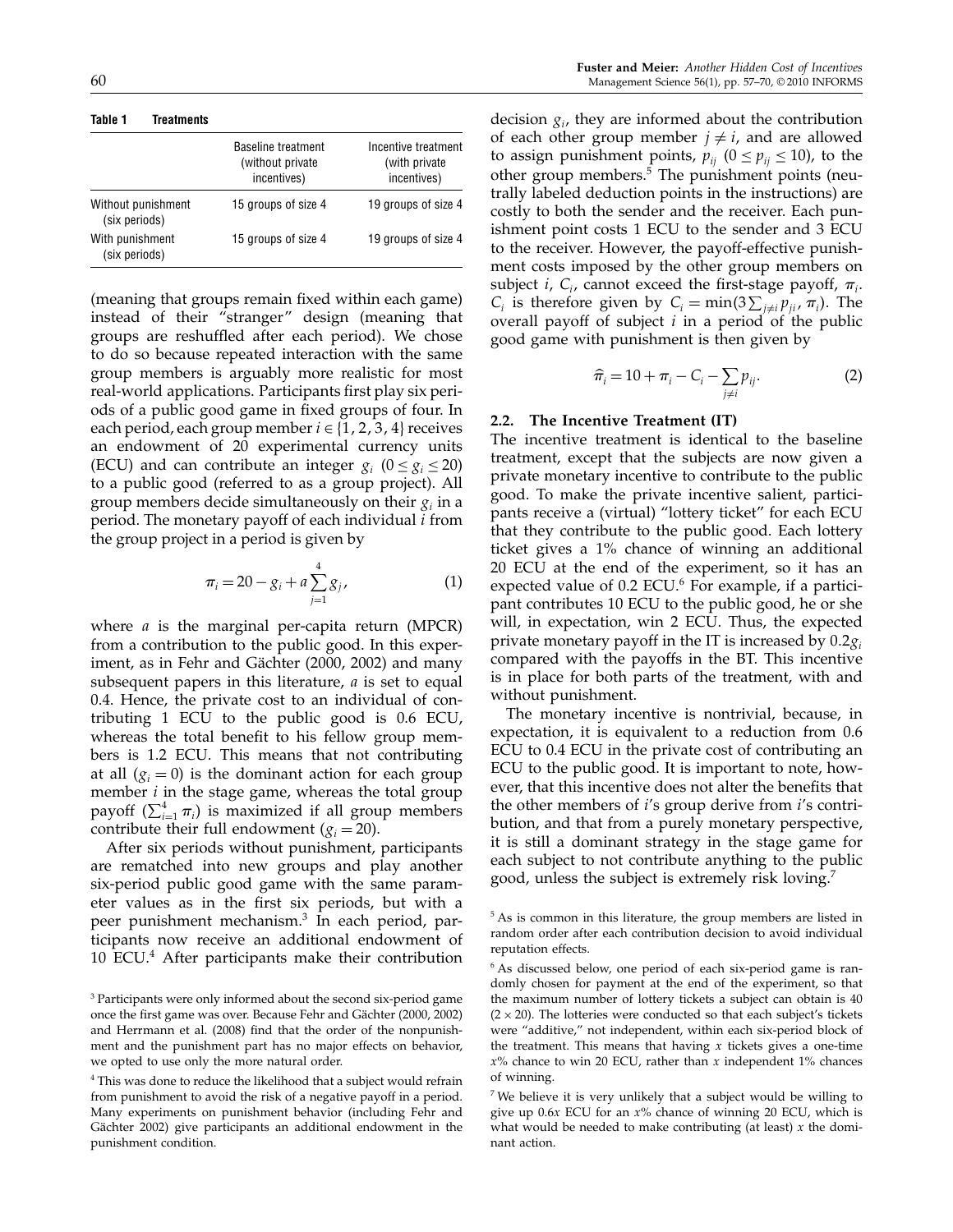#### 2.3. Procedures

The experiments were conducted at the Computer Lab for Experimental Research at Harvard University, using the software z-Tree (Fischbacher 2007). Sixty subjects, the vast majority of them undergraduate students, participated in the BT and 76 in the IT. Participants received detailed written instructions with a number of control questions, and the experiment started only after all participants answered all the questions correctly. (The instructions distributed to the subjects can be found in the online appendix, available in the e-companion. $8$ ) At the end of a session, one period of each six-period game was randomly chosen to determine the final payoff (consisting of the monetary payoff, and in the IT, the number of lottery tickets), and (in the IT) the two lotteries were played out. Then, participants were paid their total earnings from the games, converted at a rate of 1  $ECU = US$0.25$ , and a show-up fee of US\$10.00. Average earnings for the experiment, which lasted approximately 80 minutes, were US\$24.40.

Whether using one randomly chosen period for the final payoff affects behavior as compared with paying subjects for each period is an open methodological question, although it has been found not to matter in at least some experimental games (Laury 2005). In our experiment, paying only one period per game allows us to increase the stake for each decision, and in particular, to offer a nontrivial prize in the lottery in the IT (20  $ECU = US$5$ ). In turn, having higher stakes may change behavior as compared with a situation with lower stakes. Most other papers in the literature pay subjects for every period, but at much lower conversion rates (for instance, Herrmann et al. 2008 convert at the rate 1  $ECU = US$0.03$ ). This may explain why we find somewhat lower contribution and punishment levels than most other papers in this literature.

## 3. Behavioral Hypotheses

The main goal of this paper is to investigate how the presence of centrally provided private incentives to contribute to the public good affects the functioning of a decentralized norm enforcement mechanism (peer punishment) and the resulting level of public good contributions. Previous research indicates that the ability of a peer punishment mechanism to sustain or increase public good contributions depends largely on two factors: (1) how harshly subjects who contribute less than average (free riders) are punished,

and (2) how those free riders adapt their contributions afterward.<sup>9</sup> If private incentives do not interact with either of these factors, we should expect that the IT yields higher contributions than the BT, with and without the punishment mechanism. This is because the private cost of contributing is reduced, which should bring contributions to a higher level (a standard price effect).<sup>10</sup> However, as we discuss below, the presence of private incentives may influence punishment behavior and the reaction of free riders, and as a result, these interactions could yield higher or lower overall contribution levels than would be expected from the price effect alone.

#### 3.1. Punishment of Free Riders

A growing body of research has investigated the driving forces behind punishment behavior. One of the main findings is that negative emotions toward free riders are an important motivation, or perhaps even the main motivation, behind punishment. High contributors punish free riders to vent their anger and express their disapproval (Bosman and van Winden 2002, Fehr and Gächter 2002, Xiao and Houser 2005, Ben-Shakar et al. 2007, Hopfensitz and Reuben 2009), and seem to derive satisfaction from doing so (de Quervain et al.  $2004$ ).<sup>11</sup>

Depending on exactly what determines the strength of negative emotions toward free riders, monetary

<sup>11</sup> This explains why high contributors punish free riders even in a pure stranger design (where subjects are certain never to be in a group with the same other subjects again) (Fehr and Gächter 2002, Egas and Riedl 2008). If a group interacts repeatedly, strategic reasoning (namely, punishing free riders to lead them to increase their future contributions) provides another motivation for punishment. However, it seems that its importance is rather small as compared with the nonstrategic motivations. For instance, punishment patterns in a repeated public good game are very similar when punishment choices are revealed only at the end of the experimental session as opposed to after every period (Vyrastekova et al. 2008), and punishers do not seem to view another group member's punishing of a free rider as a substitute for their own punishing (Casari and Luini 2008).

<sup>&</sup>lt;sup>8</sup> An electronic companion to this paper is available as part of the online version that can be found at http://mansci.journal.informs.org/.

<sup>9</sup> The extent of "antisocial punishment" (meaning the punishment of above-average contributors) is also crucial, as shown by Herrmann et al. (2008). However, because we do not expect (or find) much antisocial punishment in our American subject pool, we do not focus on it in our discussion.

<sup>&</sup>lt;sup>10</sup> Of course, this already assumes that subjects do not act in accordance with standard game theory, which predicts that nobody ever contributes (or punishes). Various papers have looked at how contributions are affected by changes in the MPCR, a, in public good experiments without punishment, and they generally find a fairly strong and significant price effect (see the survey in Ledyard 1995). A recent paper by Carpenter et al. (2009), which varies a as well as group size in a stranger setting with punishment, finds that an MPCR of 0.75 rather than 0.3 leads to higher mean contributions when the group size is eight, but not when it is four. As discussed earlier, we do not change *a* across treatments, but rather give a personal incentive akin to a rebate in the IT.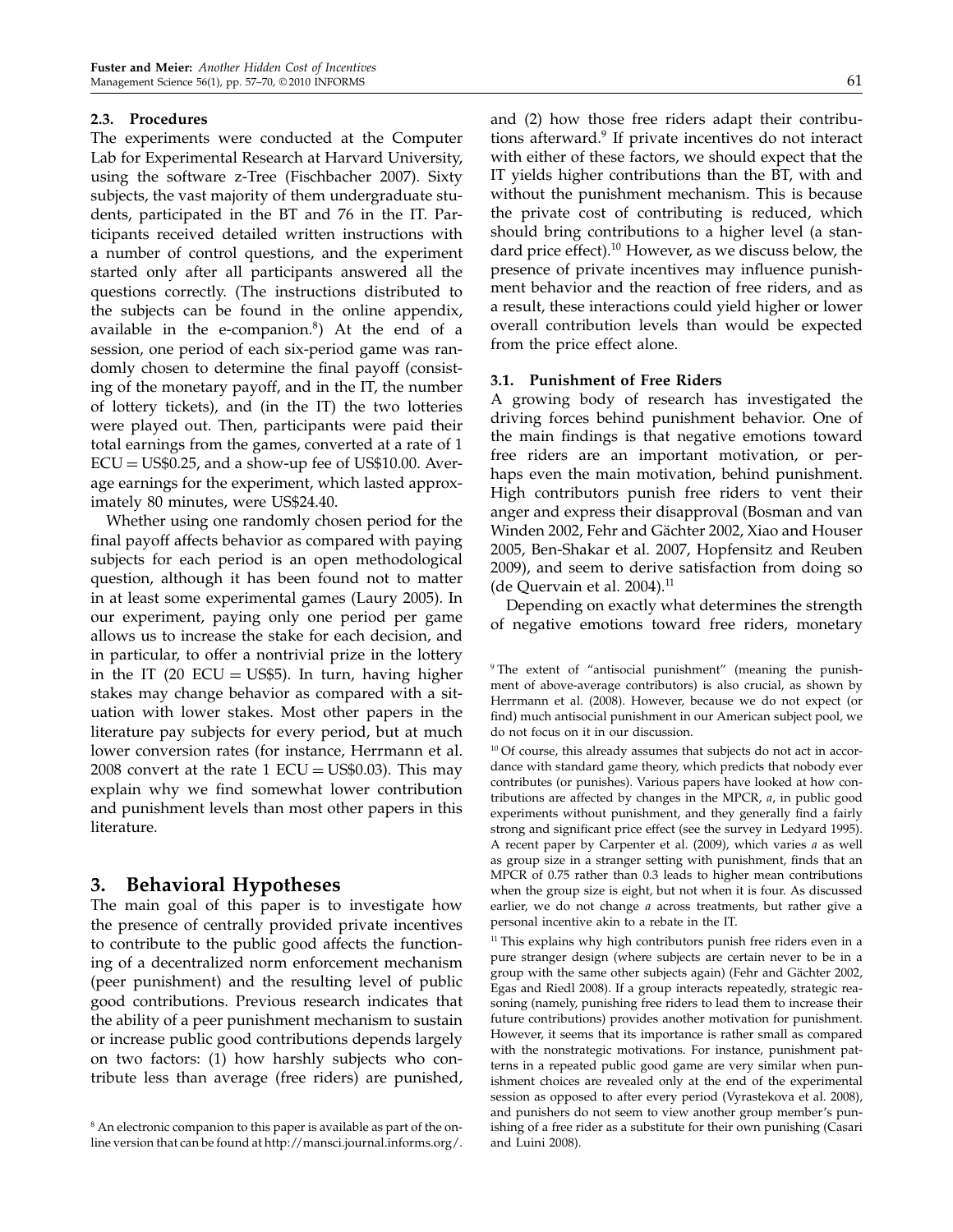incentives for contributing to the public good may either increase, have no effect on, or decrease punishment. To illustrate the three different possible effects of incentives on punishment, it may be helpful to consider the following simple one-shot, two-person social dilemma. First-stage payoffs are given by  $\pi_i = E (1-r)g_i + a \cdot (g_i + g_j)$ , where *E* is the subjects' endowment,  $g_i$  the contribution of subject *i*, *r* the private reward a subject receives per unit of contribution, and *a* the MPCR of the public good.<sup>12</sup> Assume that  $g_i > g_j$ and that we are interested in *i*'s punishment decision. What determines *i's* anger toward *j*?

Case 1. The first possibility is that high contributors become angry at people they see as selfish, and want to punish them for their selfish traits, à la Levine (1998). In terms of our social dilemma, we could define j's "selfishness"  $s_i$  as the "benefit withheld from the other player" divided by the unit cost of providing this benefit, or

$$
s_j = \frac{a(E - g_j)}{1 - r},\tag{3}
$$

and we can then imagine that  $i$ 's punishment of  $j$ increases in  $i$ 's selfishness as compared to  $i$ 's,

$$
s_j - s_i = \frac{a(g_i - g_j)}{1 - r}.
$$
 (4)

Clearly, this expression increases in  $r$ . Intuitively, not contributing (or contributing little) is more selfish the lower the personal cost of contributing. Thus, this would predict that there should be more punishment in the IT because not contributing is a more selfish action there.

Case 2. Alternatively, high contributors may punish based on the harm that the low contributors' actions impose on them, without taking into account the cost of contributing. In terms of our example, this would mean that  $i$  punishes  $j$  solely based on the numerator of the previous expression,  $a(g_i - g_j)$ , which is independent of r. For our experiment, where the MPCR a is the same in both treatments, this would predict equal strength of punishment in both treatments. This case would be consistent with models of intentionbased reciprocity such as Rabin (1993), in which  $j$ 's kindness toward i depends only on the consequences of  $i$ 's actions for  $i$ 's payoff.

Case 3. Finally, it may be that inequality of outcomes is what triggers negative emotions toward low contributors and therefore punishment. In our example, we have

$$
\pi_j - \pi_i = (1 - r)(g_i - g_j), \tag{5}
$$

<sup>12</sup> a and r are such that  $(1 - r)/2 < a < 1 - r$ , which makes this a social dilemma, as it is in each subject's private monetary interest to choose  $g_i = 0$ , while total payoff  $\pi_i + \pi_j$  is maximized if  $g_i = g_j = E$ . which is decreasing in  $r$ , meaning that the payoff inequality for a given contribution difference is smaller if contributing is less costly. In our experiment, this would predict that punishment of free riders is less harsh in the IT than in the BT, because high contributors receive a private reward in the former but not in the latter.

Such behavior would be consistent with outcomebased theories of social preferences, such as the inequity-aversion theory of Fehr and Schmidt (1999). However, previous experiments have revealed that reducing payoff inequalities does not seem to be the main motive behind punishment, because punishment levels are substantial even when the cost is the same to the punisher as to the receiver, and therefore inequality is not reduced by punishment (Falk et al. 2005, Egas and Riedl 2008, Masclet and Villeval 2008). It is important to note, though, that even if the reduction of payoff inequality is not the main goal of punishment, it may still be the case that inequality is the cause of the negative emotions that lead to punishment.<sup>13</sup> This would be consistent with the findings of Dawes et al. (2007), who look at punishment in a setting where first-stage payoffs are randomly generated (in fact, drawn from the distribution of firststage payoffs in Fehr and Gächter 2002) rather than determined by contribution decisions. Dawes et al. find that high earners are still punished substantially, even though their high earnings are not a result of free riding, and that in a hypothetical scenario, their subjects express negative emotions (annoyance and anger) toward high earners, the more strongly the higher the inequality.

In summary, under different assumptions of what drives punishment, we would predict different effects of private contribution incentives on the strength of punishment. Our results will therefore not only show whether private incentives interact with punishment behavior, but also give an indication of which assumption regarding the causes of negative emotions toward free riders is most reasonable (at least in the public good context used in our experiment).

#### 3.2. Reaction of Free Riders

The success of a peer punishment mechanism in increasing contributions depends not only on sufficiently harsh punishment of free riders, but also on

<sup>&</sup>lt;sup>13</sup> This is noted, for instance, by Fehr and Gächter (2004, p. E1) in their response to Fowler et al. (2004), who point out that "egalitarian motives," as opposed to negative emotions toward free riders, may be responsible for the punishment observed in Fehr and Gächter (2002): "Fowler et al. contrast their egalitarianism hypothesis with our view that negative emotions against free riders drive punishment. However, the two views are not necessarily incompatible: egalitarian sentiments may be the basis behind cooperators' negative emotions because free riding causes considerable inequalities."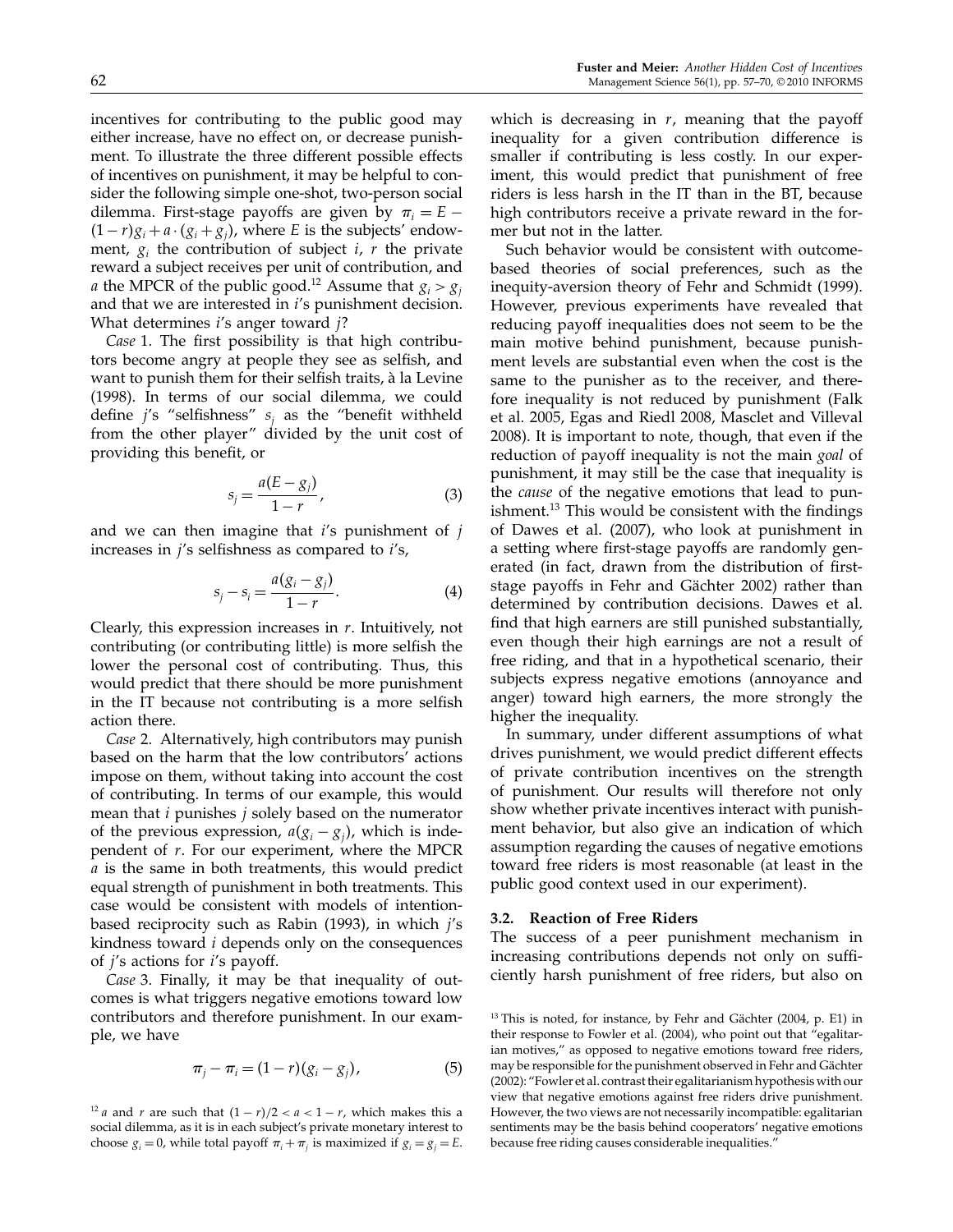their reaction to the punishment. It has been observed in numerous experiments that free riders who are punished in a period increase their contribution in the subsequent period. One reason for doing so is surely to avoid the material costs from further punishment. However, this may not be the only motivation: A free rider may also increase his contributions because he feels bad for not adhering to the contribution norm of his group, and this feeling may be enhanced if he is punished by the other group members, who thereby clearly signal their disapproval of the free rider's action. Bowles and Gintis (2005) refer to these two respective feelings as guilt and shame, and argue that these emotions play a significant role in increasing the contributions of free riders.

Direct evidence for the possible importance of guilt and shame in a public good experiment is provided by Masclet et al. (2003), who investigate the effect of nonmonetary sanctions. In their experiment, subjects can express their disapproval about the actions of another group member by assigning "disapproval points" without any monetary costs to either the sender or the receiver of these points. The results show that free riders who receive more disapproval points increase their contributions by more in the next period, consistent with the "shame" hypothesis. This is the case even in a stranger setting, where subjects are rematched into new groups in every period. Another finding is that free riders who are furthest below the average contribution in the previous period increase their subsequent contributions the most for a given level of punishment, a finding that is consistent with the "guilt" hypothesis.

Hopfensitz and Reuben (2009) provide further evidence by looking at a one-shot, two-person trust game with punishment and possible counterpunishment. Hopfensitz and Reuben measure various emotions (such as anger, guilt, shame, surprise) of the players directly through questionnaires right after players observe their partner's action, but before they choose their own action. They find that among the second movers who are punished for defecting (meaning that they returned little of the entrusted money), those who reported feeling guilty were less likely to retaliate than those who did not feel guilty, and they returned more money when playing the game a second time (against a different first mover). Furthermore, the intensity of guilt expressed by second movers seems independent of whether they were punished. These results support the claim that "prosocial emotions" such as guilt and shame are crucial for the effectiveness of a punishment institution.

For our experiment, this means that the effect of private incentives on contributions may depend on how these incentives influence the extent to which free riders feel guilty or ashamed for not contributing

as much as their peers. In ways similar to the ones discussed in the previous section, it is conceivable that the presence of private incentives enhances or reduces the strength of these emotions or leaves them unaffected. Thus, if private incentives increase the perceived selfishness of free riders, and as a consequence their guilt and shame as in Case 1, then the reaction of free riders to a given level of punishment will be stronger. However, if inequality drives not only the anger of the high contributors but also the guilt and shame of free riders (as in Case 3), then the presence of incentives will lower free riders' guilt and shame and will dampen their reaction to punishment.<sup>14</sup>

The overall effect of private incentives on the contribution level in the public good game will then depend on the combination of three factors: (1) the price effect of the incentive (it becomes cheaper to contribute); (2) the intensity of the punishment inflicted on free riders; and (3) the change in free riders' contribution behavior over time. If (2) and (3) are unaffected by the presence of incentives, we expect contribution levels to go up, in magnitude comparable to the incentive effect in a setting without peer punishment. If punishment becomes harsher or free riders react more strongly to it (in the sense of increasing their subsequent contributions by more), then the private incentives will have a larger positive effect on contribution levels than in a version of the game without punishment—in other words, incentives and peer punishment will be complements. However, if instead the presence of incentives leads to weaker punishment of free riders or if (punished) free riders are less prone to increase their contributions over time, the positive effect of incentives will be diminished, and if the negative effects of incentives on punishment and the free riders' reaction to it are sufficiently strong, contributions may even be lower than without incentives.15 In that case, one could say that incentives and peer punishment are substitutes.

<sup>14</sup> A recent paper by Reuben and Riedl (2009) considers a different twist on the public good game with punishment and contains findings consistent with that last possibility. Reuben and Riedl experimentally investigate contributions and sanctioning in "privileged groups," meaning that for one group member it is privately optimal to contribute his full endowment to the public good, because the benefit he derives from it is sufficiently high. They find that such privileged groups obtain significantly higher contributions than "normal" groups when no peer punishment is possible, but that this is reversed with peer punishment. The main reason for this seems to be that the "low-benefit" subjects in privileged groups are less willing to increase their subsequent contributions in response to being punished than the low-benefit subjects in normal groups (where all group members are low-benefit).

<sup>15</sup> Of course, it is possible that punishment becomes stronger while the reaction of free riders becomes weaker, or vice versa. In such a case, the total effect on contributions is ambiguous.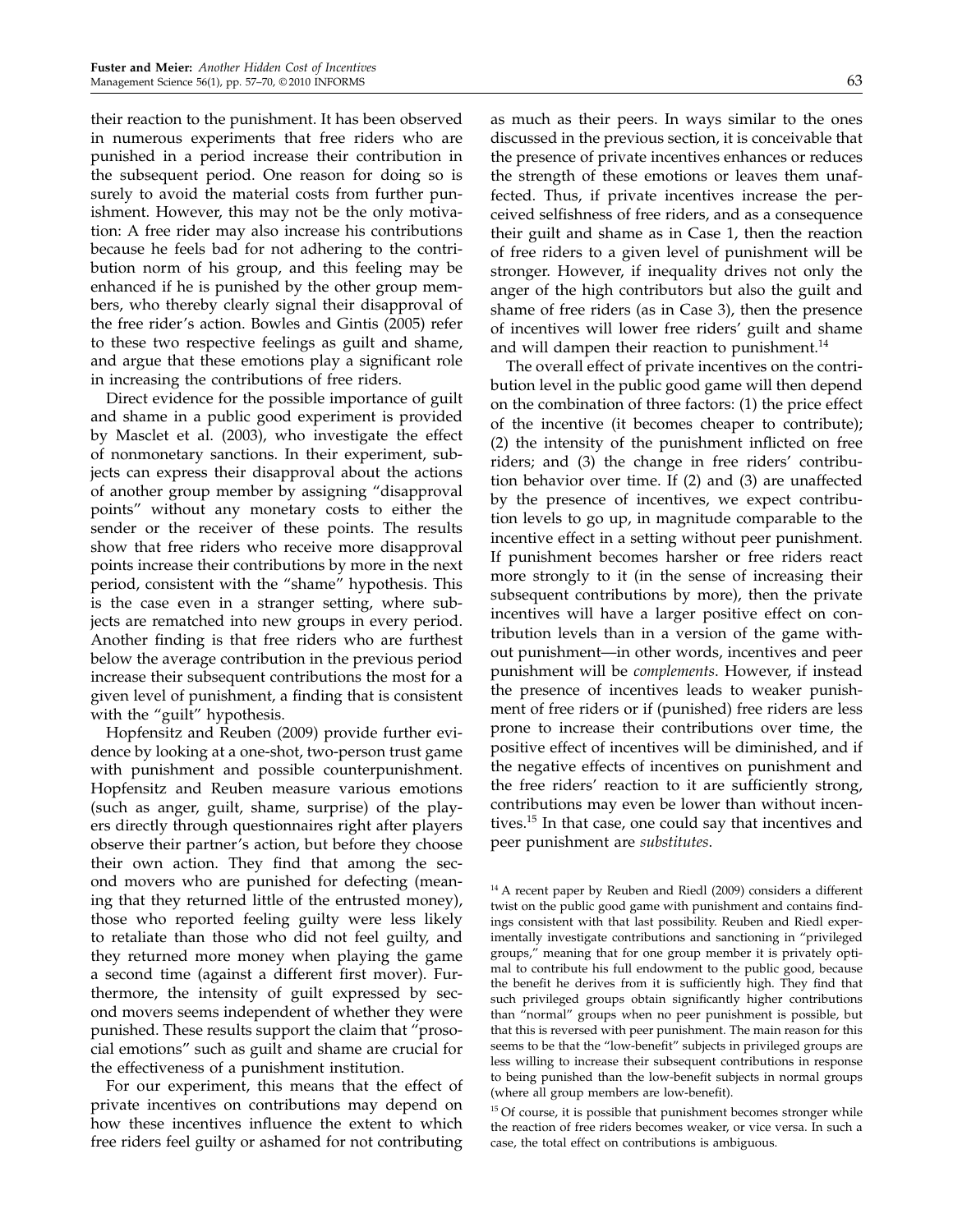Figure 2 Proportion of Groups Reaching Socially Efficient Contribution Level in the Punishment Condition



Note. Bars show standard errors of the group means.

## 4. Results

#### 4.1. Effect of Incentives on Contributions

RESULT 1. Without the punishment mechanism, contributions are significantly higher in the IT than in the BT, whereas with the punishment mechanism, there is no significant difference between the two treatments.

Support for Result 1 is presented in Figure 1. Figure 1(a) shows that in the six periods without the punishment mechanism, the presence of private incentives leads to significantly higher contributions. On average, contributions are 10.3 ECU with private incentives and only 6.0 ECU without incentives, and a nonparametric Mann-Whitney test rejects the null hypothesis of equal distributions of group average contributions ( $z = -2.672$ ,  $p < 0.01$ ).<sup>16</sup>

However, in the periods with the punishment mechanism, contributions are not significantly higher when a monetary incentive is added. Average contributions over all periods are 14.2 ECU in the BT and 15.0 ECU in the IT, and a Mann-Whitney test does not reject the null hypothesis of equal distributions  $z = -0.173$ ,  $p = 0.86$ ). As can be seen from Figure 1(b), contributions are higher in the IT for only the first two periods but are never statistically significantly so at the 95% level. If we look only at the last four periods, average contributions are actually slightly higher in the BT (15.4 ECU versus 15.2 ECU).

To gain a better understanding of the differences in contribution behavior between the two treatments when the punishment mechanism is in place, it is useful to compare the proportion of groups that reach the socially efficient outcome of everybody contributing



20 ECU in a period. It may be the case that average contributions in the IT are not significantly higher than in the baseline because of a "ceiling effect;" that is, that participants are unable to increase contributions beyond 20 even though they might be willing to do so if they could. In fact, however, the proportion of groups who reach the socially efficient outcome is lower in the IT than in the BT from period 2 onward (see Figure 2). $^{17}$  Thus, the result that private incentives do not increase contributions when a punishment mechanism is in place is not because of a ceiling effect.

To sum up, these results show that incentives have a significant positive effect on contributions when no peer punishment is possible. Thus, our "lottery ticket" incentives "work." However, with peer punishment, this is no longer the case; contribution levels are indistinguishable across the two treatments, and a somewhat higher proportion of groups manage to reach the efficient outcome in the BT than in the IT. The next two subsections compare punishment and subjects' reaction to it across the two treatments.

#### 4.2. Effect of Incentives on Peer Punishment

RESULT 2. Group members who contribute less than average ( free riders) are punished significantly less severely in the IT than in the BT.

Figure 3 shows the average number of punishment points a subject received as a function of the deviation of the subject's contribution from the average contribution of the other three group members. In both treatments, free riders are punished, and the more strongly so the further their contributions are below the average. However, this increase in the severity of

<sup>&</sup>lt;sup>16</sup> "Group average contribution" refers to the mean contribution level in a group across all six periods. Unless otherwise stated, we report two-sided test statistics.

<sup>&</sup>lt;sup>17</sup> The proportions are not quite significantly different at conventional levels, though; the p-value from a one-sided Fisher's exact test is 0.11 for period 6 and higher for the other periods.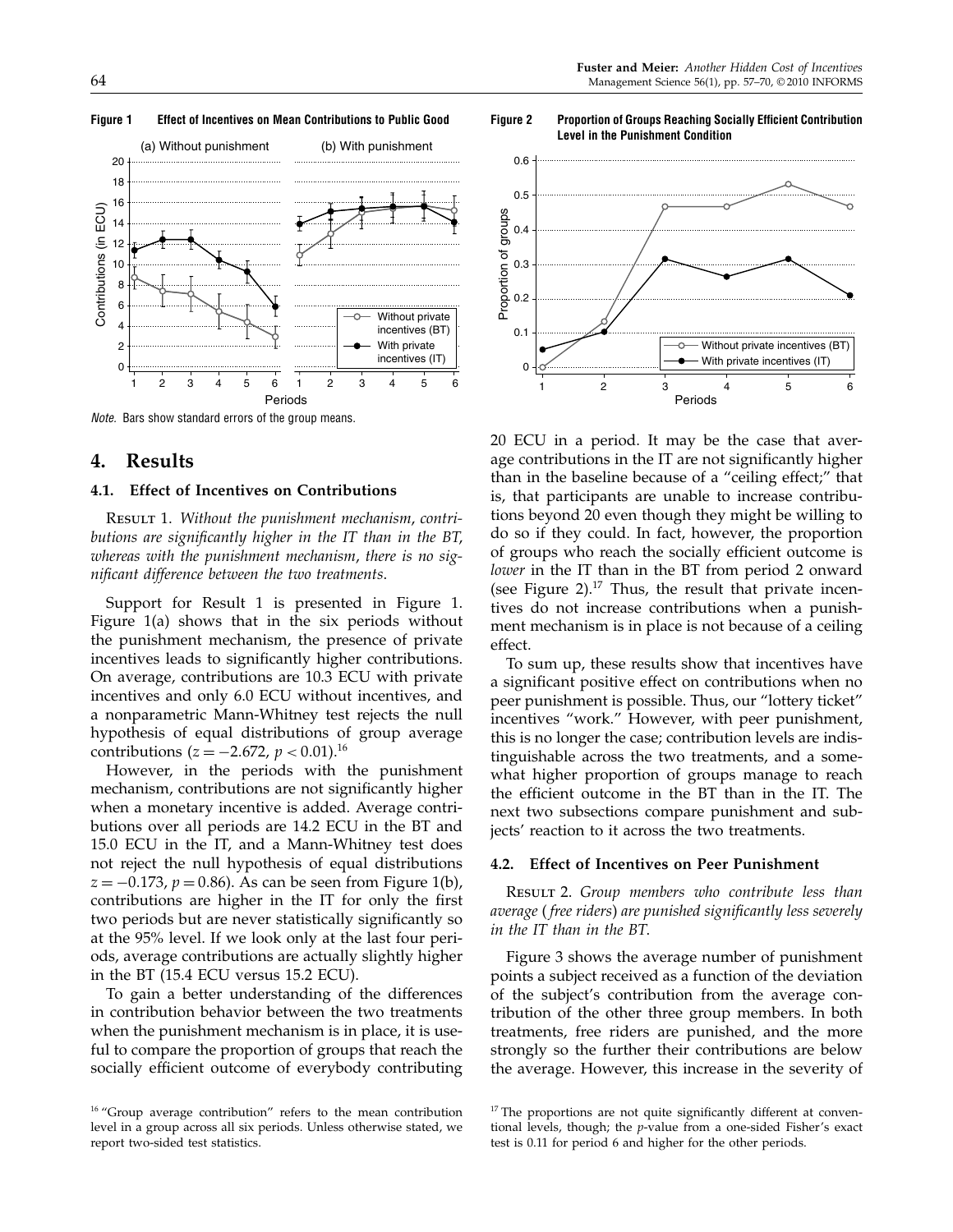

Figure 3 Received Punishment Points for Deviations from Others' Average Contribution

Note. Numbers above bars indicate the relative frequency of observations in a category.

punishment is much less pronounced in the IT than in the BT. On average, a free rider receives 4.34 punishment points in the BT, but only 2.59 points in the IT, and the difference is significant in a Mann-Whitney test ( $z = 2.935$ ,  $p < 0.01$ ). It is the severity of punishment of free riders that is different across treatments, not the frequency: In the BT, free riders are punished in 75.8% of cases, whereas in the IT they are punished in 71.2% of cases, and the difference is not statistically significant ( $p = 0.26$ , one-sided Fisher's exact test).

Meanwhile, the number of punishment points received by subjects who contribute more than average does not differ significantly across the two treatments (Mann-Whitney:  $z = 0.241$ ,  $p = 0.8$ ).<sup>18</sup>

Given the possible statistical dependence of observations due to the repeated appearance of the same subjects and groups in our data, the assumptions underlying the Mann-Whitney tests reported above may not be satisfied. We therefore resort to more sophisticated statistical techniques, which allow for such dependence, and furthermore enable us to disentangle what drives the differences between treatments. The Tobit regressions in Table 2, which cluster standard errors at the group level, confirm the impression from the graph and the earlier tests. We regress the number of punishment points a subject i receives in a period on the average contribution of the other group members and  $i$ 's deviation from this average, allowing for different coefficients for positive and negative deviations, and also controlling for period effects. Both with and without incentives, the

| Table 2 | <b>Determinants of Punishment Points Received</b> |  |  |
|---------|---------------------------------------------------|--|--|
|         |                                                   |  |  |

|                                  | (1)<br>Without<br>incentives | (2)<br>With<br>incentives | (3)<br>Pooled          |
|----------------------------------|------------------------------|---------------------------|------------------------|
| Incentive                        |                              |                           | $-3.038**$<br>(1.514)  |
| Neg. deviation from others' avg. | $-1.053***$<br>(0.076)       | $-0.718***$<br>(0.112)    | $-1.032***$<br>(0.072) |
| Incentive $\times$ neg. dev.     |                              |                           | $0.32***$<br>(0.12)    |
| Pos. deviation from others' avg. | $-0.137$<br>(0.089)          | $-0.014$<br>(0.119)       | $-0.174$<br>(0.111)    |
| Incentive $\times$ pos. dev.     |                              |                           | 0.165<br>(0.165)       |
| Others' average contribution     | $-0.201***$<br>(0.078)       | 0.037<br>(0.063)          | $-0.197**$<br>(0.087)  |
| Incentive $\times$ others' avg.  |                              |                           | $0.233**$<br>(0.108)   |
| Constant                         | $-0.45$<br>(1.552)           | $-2.462*$<br>(1.26)       | 0.21<br>(1.341)        |
| Period dummies                   | Yes                          | Yes                       | Yes                    |
| No. of observations              | 360                          | 456                       | 816                    |

Notes. Dependent variable: punishment points received by a subject. Tobit regressions. Incentive is a dummy variable that equals one for observations from the incentive treatment. Neg. deviation from others'  $avg. =$ min(0,  $g_i - \bar{g}_{-i}$ ); Pos. deviation from others' avg. = max(0,  $g_i - \bar{g}_{-i}$ ). Standard errors in parentheses clustered at the group level.

 ${}^*p < 0.1;$   ${}^{**}p < 0.05;$   ${}^{***}p < 0.01.$ 

coefficient on negative deviations from the others' average is negative and highly significant, meaning that the farther a subject's contribution is below the average, the more the subject is punished. However, as can be seen in the last column, this effect is significantly stronger without incentives, confirming the impression from the graph. In terms of magnitudes, the predicted marginal effects are that an additional one-point negative deviation from the average leads to a 0.315 point increase in punishment in the BT, but only a 0.217 point increase in the  $IT.^{19}$  Thus, the marginal effect of negative deviations on punishment is about 31% lower in the IT than in the BT.

Positive deviations from the average, on the other hand, do not significantly affect received punishment in either treatment. A higher average contribution of other group members is predicted to significantly

<sup>&</sup>lt;sup>18</sup> The frequency of punishment of such subjects, which is 15.6% in the BT and 14.0% in the IT, is also statistically indistinguishable across the two treatments ( $p = 0.26$ , one-sided Fisher's exact test).

<sup>&</sup>lt;sup>19</sup> The marginal effects refer to changes in the unconditional expected number of punishment points received, and are calculated from the "pooled" regression in the final column of the table, at the sample means for all values. The marginal effects predicted from columns (1) and (2) are very similar. The regressions in Table 2 are also robust to the inclusion of group dummies. In particular, the main coefficient of interest, *incentive*  $\times$  *negative deviation*, is almost unchanged (0.28) and significant at  $p < 0.05$ . The predicted marginal effects on punishment from deviating an additional point from the group average are also very similar, at 0.284 and 0.199 (and thus 30% lower in the IT).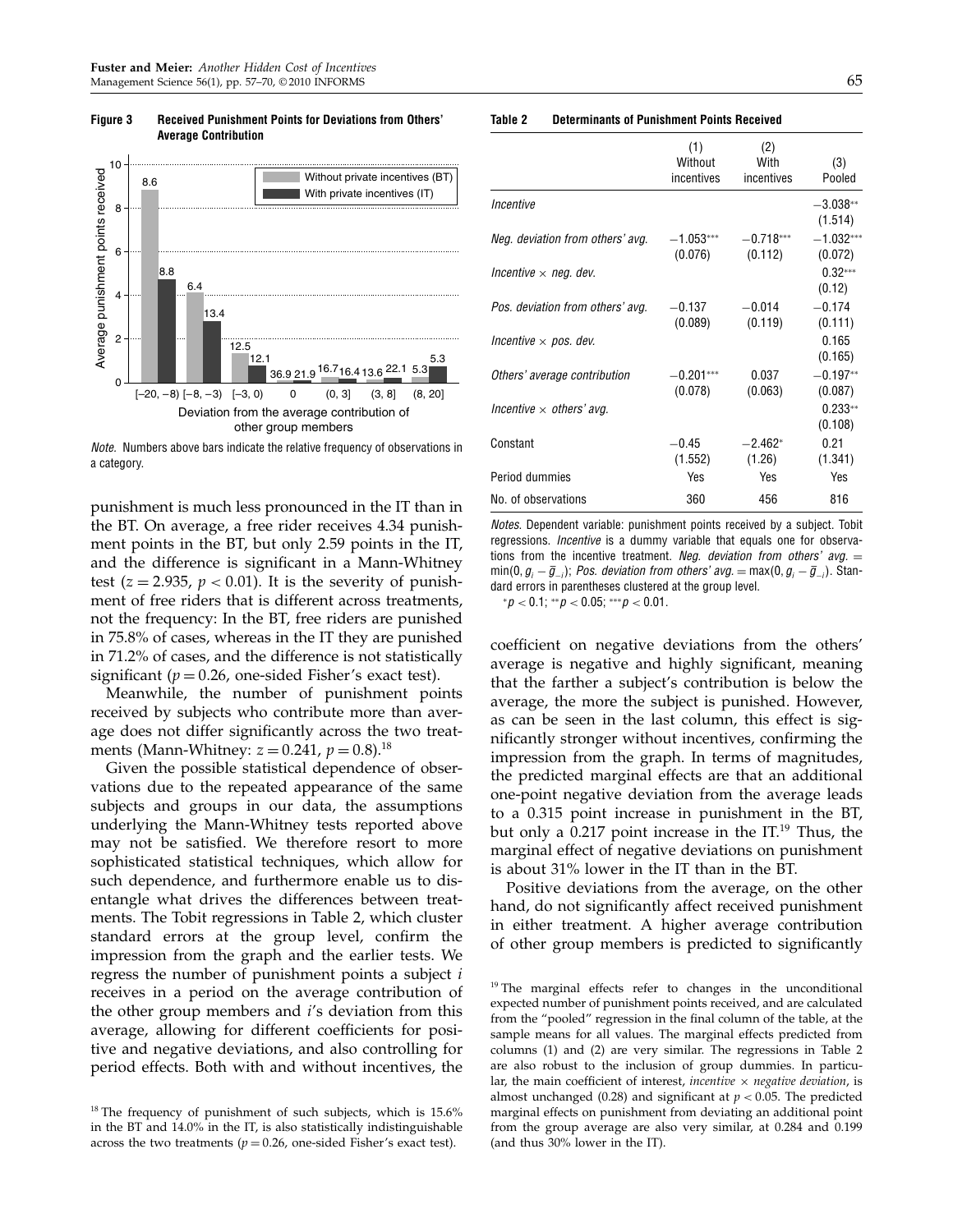reduce punishment in the BT, but not in the IT (however, the predicted marginal effect is small in the BT a one-point increase in others' average contribution is predicted to reduce punishment received by 0.06 points). Finally, note that in the pooled regression, the incentive dummy is negative and significant, meaning that there is less punishment in the IT, controlling for the others' average and deviations from the average. $20$ 

Another way to appreciate the quantitative difference between the two treatments in the intensity of punishment of free riders is to look at the predicted punishment received by a hypothetical subject. Assume that a subject contributes 10 ECU, whereas the three other group members contribute, on average, 15 ECU. The coefficients from the Tobit regression then predict that the subject receives 2.28 punishment points in the BT, but only 1.57 punishment points in the IT. If the hypothetical subject contributes nothing, he is predicted to receive 11.92 punishment points in the BT and only 7.59 in the IT.

#### 4.3. Reaction of Free Riders to Punishment

RESULT 3. For a given level of punishment, free riders increase their subsequent contributions by less in the IT than in the BT. This seems mostly due to the unwillingness of free riders in the IT to increase their contribution toward the average of their fellow group members.

Again, we provide both graphical and regression support for the result. Figure 4 displays the changes in contributions from one period to the next for free riders (subjects who contributed less in the previous period than the other group members did on average) who received different numbers of punishment points. Clearly, free riders increase their contributions by more if they are punished more heavily. However, the figure also shows that free riders tend to increase their contributions by less in the IT than in the BT. On average, free riders in the BT increase their contribution in the next period by 3.91 points, whereas in the IT, the increase is only 2.02 points, and this difference is statistically significant at  $p < 0.01$  (Mann-Whitney test,  $z = 2.767$ ). Looking only at those free riders who were punished, the average increases were 4.61 and 2.80 points ( $z = 2.190$ ,  $p < 0.03$ ).

To disentangle what drives the differences in the behavior of free riders between the two treatments, we look at regressions of the change in contribution on the severity of punishment and other explanatory variables such as the average contribution of other group members in the previous period and the free rider's deviation from it. This again allows us to

Figure 4 Contribution Change of Free Riders in Punishment Condition



Note. Numbers above bars indicate the relative frequency of observations in a category.

account for possible statistical dependence of observations within groups and due to the repeated appearance of the same subjects.

The first column of Table 3 shows the coefficients of a regression of the change in contribution,  $g_{i, t} - g_{i, t-1}$ , on the cost of received punishment in the previous period,  $C_{i,t-1}$ , and the deviation of the subject's contribution in the previous period from the average of the other subjects' contributions,  $g_{i, t-1} - \overline{g}_{-i, t-1}$  (which are all negative, given that we include only free riders in the regression). We interact the explanatory

Table 3 Determinants of Free Riders' Contribution Changes

|                                              | (1)                 | (2)                    | (3)                   |
|----------------------------------------------|---------------------|------------------------|-----------------------|
| Incentive                                    | $-1.489*$<br>(0.78) | 2.201<br>(1.529)       | 1.448<br>(1.743)      |
| Cost of punishm. received last pd.           | $0.156**$<br>(0.07) | $0.134***$<br>(0.049)  | $0.17***$<br>(0.062)  |
| Incentive $\times$ cost of punishment        | $-0.013$<br>(0.099) | 0.064<br>(0.07)        | $-0.024$<br>(0.098)   |
| Neg. deviation from others' avg.<br>last pd. | $-0.051$<br>(0.22)  |                        | 0.124<br>(0.25)       |
| Incentive $\times$ neg. dev. last pd.        | $-0.132$<br>(0.266) |                        | $-0.305$<br>(0.29)    |
| Others' average contribution last pd.        |                     | $0.263***$<br>(0.071)  | $0.294***$<br>(0.101) |
| Incentive $\times$ others' avg. last pd.     |                     | $-0.297***$<br>(0.109) | $-0.31**$<br>(0.135)  |
| Constant                                     | 0.99<br>(0.618)     | $-1.463$<br>(0.99)     | $-1.642$<br>(1.028)   |
| Period dummies                               | Yes                 | Yes                    | Yes                   |
| No. of observations                          | 218                 | 218                    | 218                   |

Notes. Dependent variable: change in contribution. Linear (OLS) regressions. Standard errors in parentheses clustered at the group and the individual levels, following Cameron et al. (2006) and using their "cgmreg" routine in Stata.

 ${}^*p < 0.1;$   ${}^{**}p < 0.05;$   ${}^{***}p < 0.01.$ 

<sup>&</sup>lt;sup>20</sup> However, this coefficient may simply compensate for the absence of a negative coefficient on others' average in the IT.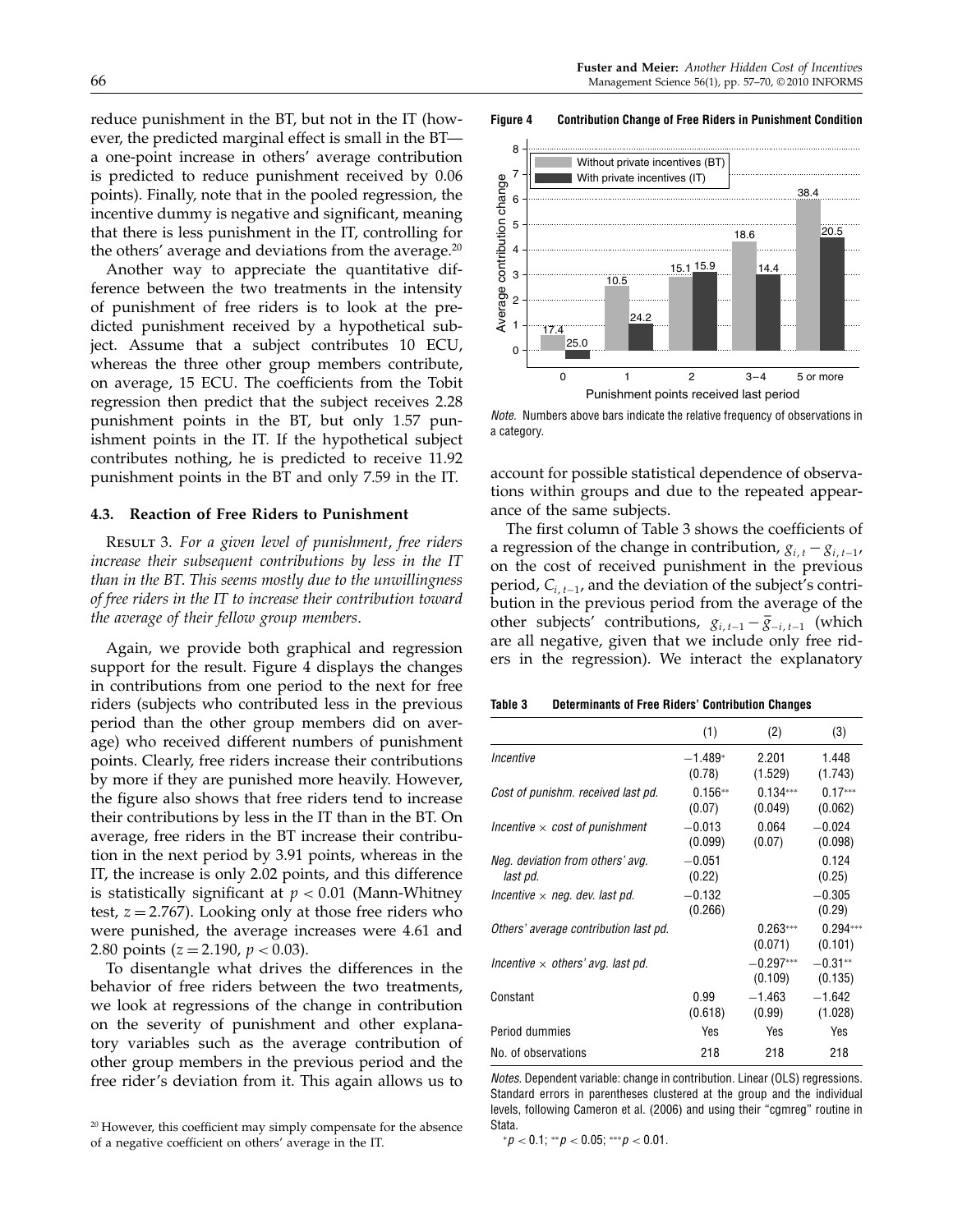variables with an IT dummy to detect differences between the two treatments. As in the previous section, we also control for period effects by including period dummies. Standard errors are clustered on groups and individuals.

The results of the first column show that free riders increase their contributions significantly more the more heavily they were punished in the previous period. The coefficient of 0.156 means that for each punishment point a free rider receives, he or she on average increases his subsequent contribution by about 0.47 points, because each punishment point received costs him 3 ECU (unless he is punished so heavily that his whole first-stage payoff is lost). The coefficient on the interaction of the incentive dummy and the cost of punishment is very small and insignificant, meaning that the marginal effect of punishment on subsequent contribution changes is equally strong in both treatments. However, the coefficient on the incentive dummy itself is negative and mildly significant ( $p = 0.056$ ), meaning that for a given level of punishment and deviation from the average, free riders in the IT tend to increase their contributions by less than free riders in the BT do. On the other hand, in neither treatment does it seem to matter how much below the others' average a free rider's contribution was in the previous period. This is somewhat surprising, because, for instance, Masclet et al. (2003) find a large and significant coefficient on this variable when running a similar regression.

The second column uses the other group members' average contribution,  $\bar{g}_{-i,t-1}$ , as an explanatory variable, instead of  $i$ 's deviation from this average. The coefficient on the cost of punishment is slightly lower, but even more highly significant, and there is still no significant difference across the two treatments. However, the coefficient on the incentive dummy has switched sign and is now positive. This is because the coefficient on others' average contribution is strongly significantly positive for the BT but very close to zero for the IT. Thus, the difference between the two treatments can be explained by the fact that in the BT, free riders increase their contribution more the more other group members contributed in the previous period, whereas the same is not true in the  $IT.^{21}$ 

Column (3) confirms these findings by reintroducing the free rider's lagged negative deviation from

the average as an explanatory variable, which still does not enter the regression significantly, and leaves the other coefficients largely unchanged as compared with the results shown in column  $(2)^{22}$ 

#### 4.4. Effect of Incentives on Welfare

RESULT 4. Mean welfare is not significantly different across the punishment conditions of the two treatments, once the cost of providing the incentives is taken into account. Without the punishment mechanism, mean welfare is significantly higher in the IT than in the BT.

Even though the private incentives provided in the IT fail to lead to higher contributions when peer punishment is possible, this does not mean that they are not welfare enhancing. This is because achieving a certain contribution level with less peer punishment is a good thing, as punishment is socially wasteful. Furthermore, the subjects in our IT are better off than the ones in the BT because we give them a lottery ticket for each point they contribute.<sup>23</sup> However, to assess the overall welfare effect of introducing incentives, one must take into account the cost of providing them, so the value of the lottery tickets should not enter the welfare calculation.<sup>24</sup> Therefore, we use expression (2) to compare welfare across treatments. Using this criterion, mean welfare is slightly, but not significantly, higher in the punishment condition of the IT than in the punishment condition of the BT (the respective mean payoffs, not including lottery tickets, are 35.0 ECU in the IT and 33.5 ECU in the BT; Mann-Whitney  $z = 1.42$ ,  $p > 0.15$ ). This is mostly due to the first two periods, during which contributions are higher in the IT than in the BT and the still-numerous free riders in the BT are punished harshly. Looking at

<sup>22</sup> Because of the negative (but insignificant) coefficient on the interaction of the incentive dummy and  $g_{i,t-1} - \overline{g}_{-i,t-1}$ , the exercise conducted in the previous footnote now leads to predicting somewhat smaller and less significant differences between the two treatments. At median values for free riders of the two explanatory variables other than cost of punishment (which is again assumed to equal zero), the regression coefficients from column (3) predict that a free rider in the IT changes his contribution upward by 1.52 points less than a free rider in the BT, and the p-value of this difference is  $p = 0.085$ . If we drop the period dummies (which are jointly insignificant at a 5% significance level) and the interaction of incentive and cost from punishment, the predicted difference is 1.82 points and is significant at  $p < 0.01$ .

<sup>23</sup> The mean expected payoff (taking the value of a lottery ticket to be 0.2 ECU, its expected value) of a subject in the punishment condition of the IT was 38.0 ECU, as compared with 33.5 ECU in the BT (Mann-Whitney  $z = 4.55$ ,  $p < 0.001$ ).

<sup>24</sup> In the experiment, we (the experimenters) finance the incentive. However, in real-world situations, it would have to be financed through taxes (in case of incentives provided by the government) or directly by the party that is interested in raising contributions. This might lead to an additional welfare cost (because of deadweight losses from taxation, for instance).

 $21$  To assess the difference between the two treatments in this regression, it is helpful to consider whether the predicted contribution change absent any punishment is higher in the BT than in the IT, as a function of others' average contribution. It turns out that the predicted contribution change is significantly higher (at  $p \le 0.05$ ) for  $\overline{g}_{-i,t-1} \ge 11.2$ , which is the case for more than 70% of free riders. At the median value of  $\bar{g}_{-i,t-1}$ , which is 14.5, the regression predicts that a free rider in the IT changes his contribution upward by 2.11 points less than a free rider in the BT.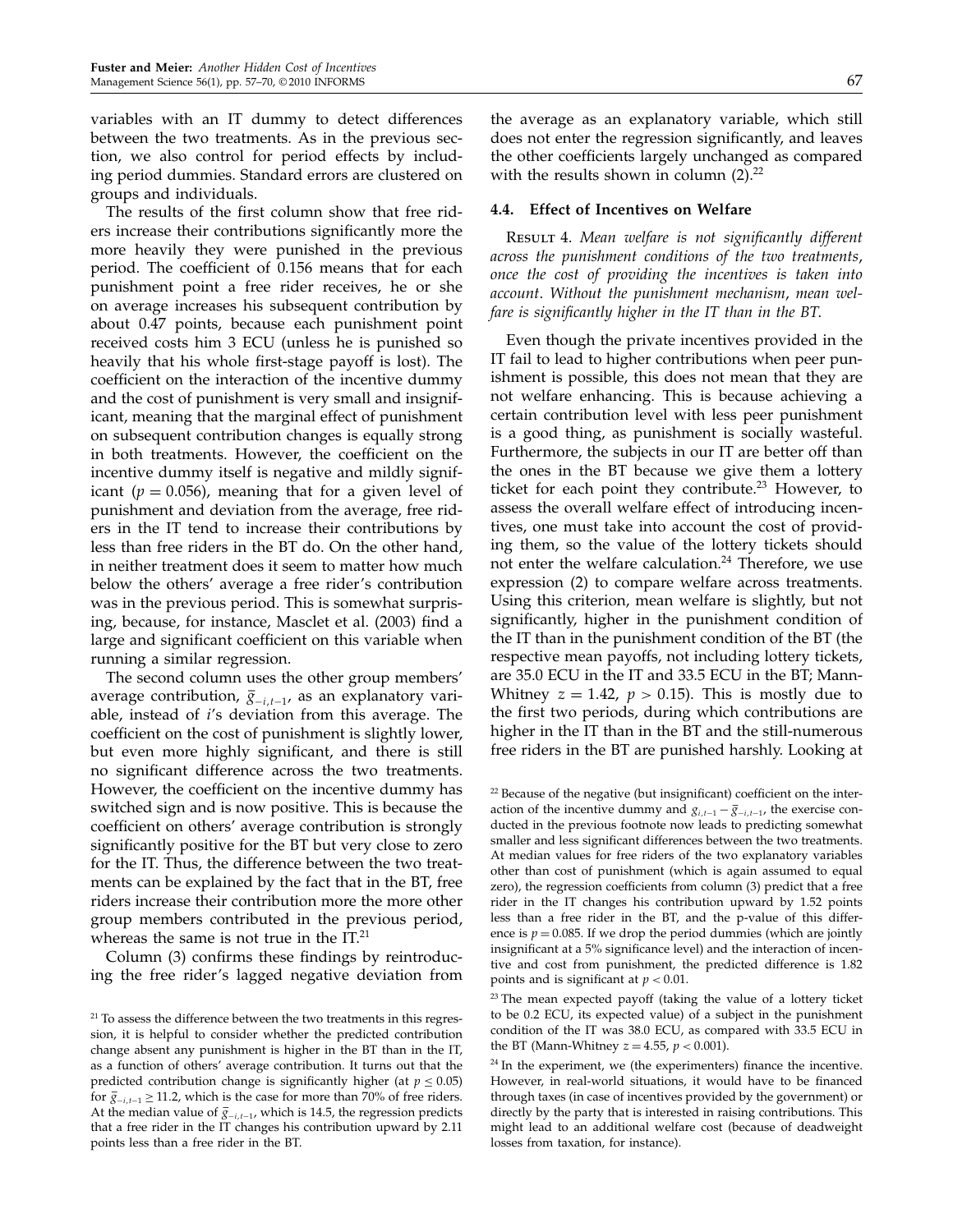periods 3–6 only, mean welfare is almost equal across the two treatments (36.4 ECU in the BT versus 36.0 ECU in the IT). As mentioned earlier, mean contributions are slightly higher in the BT during these periods; also, total punishment during these periods is almost the same in the two treatments. However, it is important to note that the result discussed in §4.2, namely, that free riders are punished more harshly in the BT than in the IT, still holds for these periods there is no difference in total punishment, however, because there are fewer free riders in the BT.

For the no-punishment condition, mean payoffs exclusive of lottery tickets are 26.2 ECU in the IT and 23.6 ECU in the BT ( $z = 3.78$ ,  $p < 0.001$ ) (recall that in these rounds, subjects did not receive an additional 10 ECU lump sum in each period as in the punishment condition). Thus, unlike in the punishment condition, the introduction of lottery tickets does increase mean welfare when the punishment mechanism is not available.

## 5. Discussion

The main findings discussed in the previous section support the hypothesis that incentives and norm enforcement are substitutes, meaning that one or the other in isolation is successful in raising contributions, whereas adding incentives in a setting with a peer punishment mechanism does not lead to higher contributions. We find this to be due to two effects: (1) free riders receive significantly less punishment when incentives to contribute are present, and (2) they increase their subsequent contributions by less, whether or not they are punished.

Our preferred interpretation of the first effect is that the rewards (in the form of lottery tickets) received by the high contributors dampen their anger toward the free riders, resulting in less punishment. Thus, in terms of our discussion in §3.1, we find support for Case 3, namely, that lessening the inequality of outcomes by providing incentives reduces the anger of high contributors. The second effect is likewise consistent with the idea that the presence of contribution incentives mitigates the shame or guilt of free riders.

It may be debatable to what extent either (or both) of these explanations for the two effects is more compelling than explanations based on strategic reasoning. In particular, it is possible that the reduction in punishment is because of punishers' anticipating that free riders will not adjust their contributions upward very much. Similarly, free riders may react less strongly to punishment in the IT than in the BT, not because they feel less shame or guilt, but because they anticipate that high contributors will not punish them very harshly if they keep contributing less than average. Although our data do not allow us to

rule out these "strategic" explanations for what we observe, we can look at what happens in and after the first period when the punishment mechanism is available to the agents. If less punishment was inflicted on free riders in the IT because these free riders react less strongly to punishment than when no incentives are available, we might expect that in the first period punishment severity would be similar in both conditions.<sup>25</sup> However, in our data, a free rider in the BT receives on average 6.2 punishment points in the first period, whereas in the IT the corresponding average is only 3.7 points (Mann-Whitney test:  $z = 2.620$ ,  $p < 0.01$ ). Unless high contributors in the IT somehow foresee that punishing free riders is "not worth it," which we think is unlikely, this observation means that "dampened anger" seems to be a better explanation than strategic considerations for the less harsh punishment of free riders in the IT. This interpretation is also in line with previous research, mentioned in §3.1, which finds that strategic explanations have rather low explanatory power for punishment behavior in such experiments.

As for the reaction of free riders, it is harder to dismiss the possibility that the weaker reaction of free riders (whether or not they are punished) is due to strategic reasoning, particularly because, as just mentioned, punishment is less harsh in the IT from the beginning. Thus, even though the contribution increases of free riders from one period to the next are lower in the IT from the beginning (they increase their contribution by 2.9 points on average between the first and the second period of the punishment condition, whereas the corresponding number in the BT is 5.7 points (Mann-Whitney  $z = 1.91$ ,  $p < 0.06$ )), we do not know whether this is a result of reduced guilt/shame or whether they anticipated that failing to increase their contributions would not result in harsh punishment.

Another alternative explanation for what we observe is that the presence of incentives makes contributing seem less a "social act" and more an individual choice motivated at least partially by private benefits; this could also explain why free riders are not induced to increase their contributions toward the mean in the IT, whereas in the BT they are. A free rider in the IT may think that his fellow group members contribute a lot only because they are after the lottery tickets, not because they genuinely care about the well-being of the group, and therefore may feel no compunction about contributing less. In addition, such a subject may feel that punishment he receives from high contributors is unjustified, and he may

 $25$  Then, over time the (potential) punishers would realize that the free riders do not react much to punishment, and would reduce their punishment accordingly.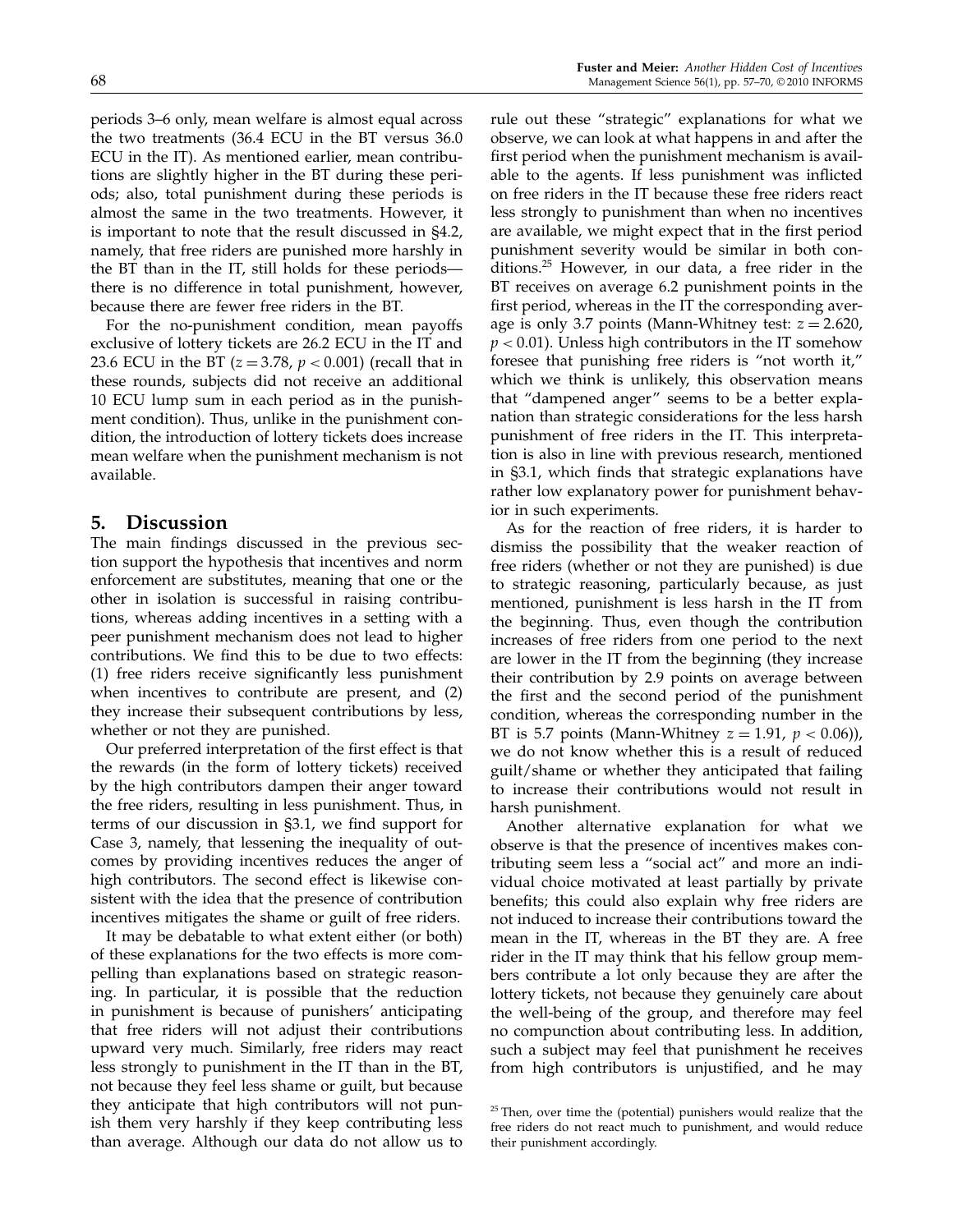therefore refrain from increasing his subsequent contributions out of spite or principle. Again, we cannot rule out this explanation as an alternative to our story, which focuses more directly on the effect of incentives on emotions as motivators of behavior. However, we believe that this explanation fails to explain why high contributors punish free riders less harshly, unless one assumes that high contributors to some extent engage in "self-signaling" and infer their own motivation from their actions and the environment.<sup>26</sup> Furthermore, in the condition with no punishment mechanism, the lottery tickets perform well in increasing contributions, so there is no indication that they directly crowd out subjects' intrinsic motivation to contribute.

As discussed in §4.4, mean welfare is not significantly different across the two treatments when the punishment mechanism is available. The subjects gain on average from the presence of the incentives, because less socially wasteful punishment takes place, whereas average contributions are at the same level as without incentives. However, this positive effect on welfare is offset by the cost of providing the incentives. More generally, harsh punishment of free riders, which has a high social cost in the short run, can be expected to lead to high contributions in the long run mainly due to its effect as a threat, not because it is actually exercised. Thus, over time, we would expect a decline in the differences in welfare costs because of punishment across treatments (Gächter et al. 2008). Meanwhile, the private incentives must be provided in each period, and if their provision is socially costly (for instance, because of deadweight losses arising in their financing), then welfare may be higher without them. Of course, we cannot claim from our experimental results that this is what would actually happen in any given situation, but we believe that this possibility, which arises as a result of the detrimental effect of incentives on the effectiveness of the norm enforcement mechanism, should at least be considered by a policy maker or manager in deciding whether to introduce (additional) private incentives for prosocial behavior.

# 6. Conclusion

In our laboratory public good experiment, we find that private incentives for prosocial behavior, which substantially increase contributions in the condition without norm enforcement, fail to do so when norm enforcement is possible. This is because of the effects of the incentives on the severity with which free riders are punished, and on free riders' subsequent reaction. Our preferred interpretation of these findings is that being rewarded for their contributions reduces the anger of high contributors toward free riders, and that free riders may feel less shame or guilt for failing to contribute their fair share.

Thus, we have identified another mechanism through which incentives can have unintended sideeffects, so-called "hidden costs." While the existing literature has identified several ways in which monetary incentives could directly crowd out prosocial behavior, our finding can instead be seen as an indirect hidden cost, because it operates through reduced effectiveness of the norm enforcement mechanism. As such, it should be of concern for policy makers and managers who contemplate introducing private monetary incentives in settings where norm enforcement can be expected to play a significant role in generating high contributions to a public good.

Several questions related to our hypotheses and findings await further research. For instance, it would be interesting to know more about exactly what determines the strength of the negative emotions toward free riders, which in turn trigger punishment. In our interpretation, the presence of incentives weakens these negative emotions. This interpretation is consistent with inequality of outcomes as a driving force behind the negative emotions. It would be desirable to elicit these emotions more directly, either through questionnaires (as done, for instance, by Hopfensitz and Reuben 2009) or through physiological or neuroscientific measurement. Also, we believe that the framing of the incentives may be important for their effect on norm enforcement. We chose to make the incentive very salient, but it may be that results would be quite different if we had instead implemented a direct rebate, such that the cost of contributing decreases without an explicit reward for contributing. Likewise, it would be interesting to see what would happen if instead of rewards for contributing, fines for not contributing were introduced.

# 7. Electronic Companion

An electronic companion to this paper is available as part of the online version that can be found at http:// mansci.journal.informs.org/.

## Acknowledgments

The authors are grateful to the editor, the associate editor, two anonymous referees, Luke Coffman, Armin Falk, Ernst Fehr, Simon Gächter, Lorenz Goette, Judd Kessler, Ernesto Reuben, and seminar audiences at Harvard University, the University of Zurich, and the Economic Science Association conference in Washington, DC, for helpful comments

 $26$  Then, for any given difference in contribution between two group members, the subject who contributed more might feel relatively less strongly in the IT than in the BT that he is being more prosocial than the other subject.